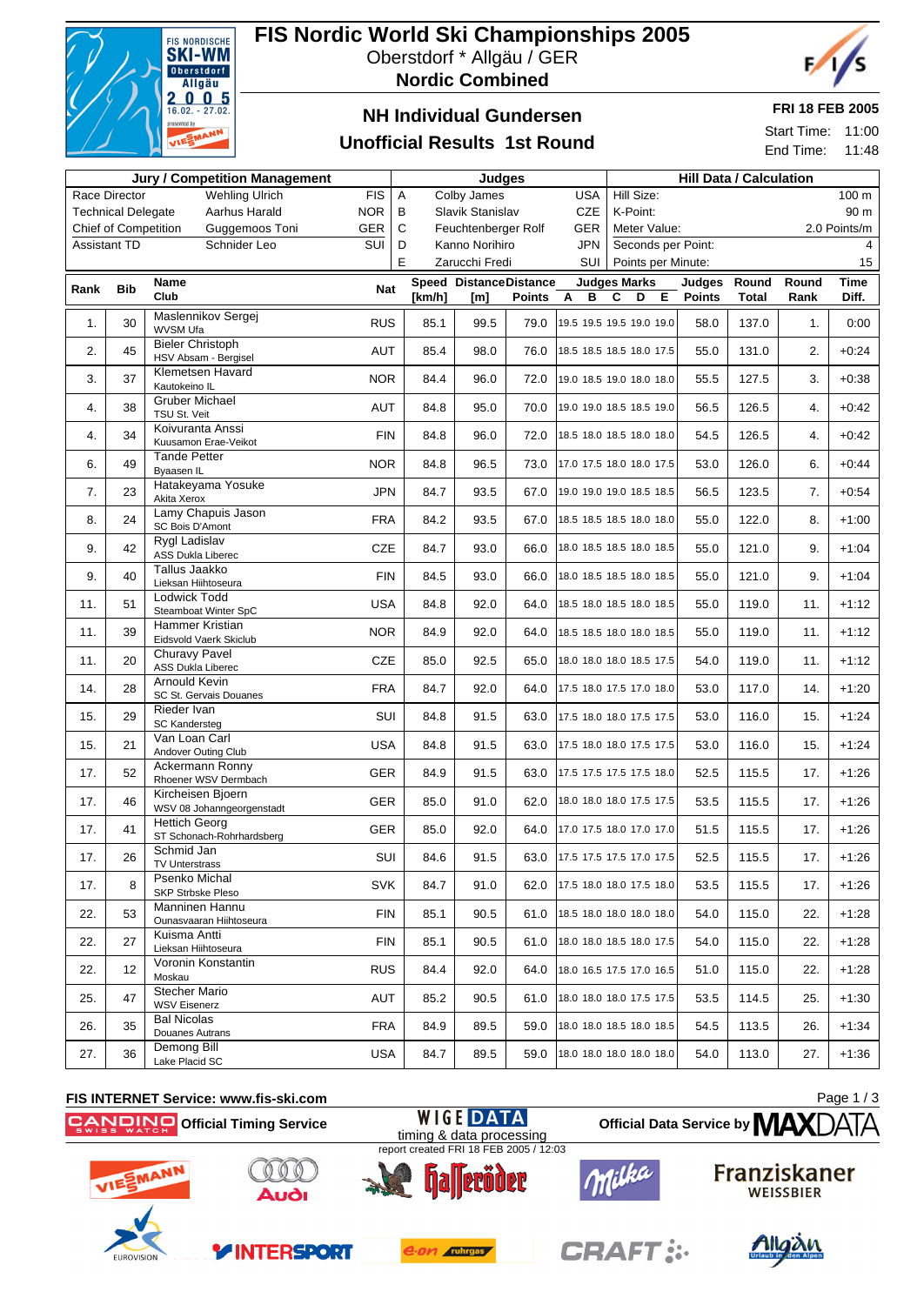

# **FIS Nordic World Ski Championships 2005**

Oberstdorf \* Allgäu / GER



### **NH Individual Gundersen**

### **Unofficial Results 1st Round**

#### **FRI 18 FEB 2005**

F,

Start Time: 11:00 End Time: 11:48

| <b>Bib</b><br>Rank |                 | <b>Name</b>                                       | <b>Nat</b> |        | Speed DistanceDistance |                               |  | <b>Judges Marks</b> |         |  |                          | Judges     | Round        | Round | <b>Time</b> |
|--------------------|-----------------|---------------------------------------------------|------------|--------|------------------------|-------------------------------|--|---------------------|---------|--|--------------------------|------------|--------------|-------|-------------|
|                    |                 | Club                                              |            | [km/h] | [m]                    | Points A                      |  |                     | C<br>B. |  |                          | D E Points | <b>Total</b> | Rank  | Diff.       |
| 27.                | 13              | Vtic Damjan<br>SD Zabrdje                         | <b>SLO</b> | 84.4   | 90.0                   | 60.0                          |  |                     |         |  | 18.0 17.5 18.0 17.0 17.5 | 53.0       | 113.0        | 27.   | $+1:36$     |
| 29.                | 50              | <b>Gottwald Felix</b><br>SC Saalfelden            | AUT        | 85.0   | 89.5                   | 59.0                          |  |                     |         |  | 18.0 18.0 18.0 17.5 17.5 | 53.5       | 112.5        | 29.   | $+1:38$     |
| 30.                | 25              | Strobl Jochen<br>G.S. Fiamme Gialle               | <b>ITA</b> | 84.6   | 89.5                   | 59.0                          |  |                     |         |  | 17.5 17.5 17.5 17.5 16.5 | 52.5       | 111.5        | 30.   | $+1:42$     |
| 30.                | 22              | <b>Hurschler Andreas</b><br>SC Bannalp            | SUI        | 84.7   | 89.0                   | 58.0                          |  |                     |         |  | 18.0 18.0 18.0 17.5 17.5 | 53.5       | 111.5        | 30.   | $+1:42$     |
| 30.                | 18              | Heer Ronny<br><b>SC Horw</b>                      | SUI        | 84.6   | 89.5                   | 59.0                          |  |                     |         |  | 17.5 17.5 18.0 17.0 17.5 | 52.5       | 111.5        | 30.   | $+1:42$     |
| 33.                | 14              | Vodsedalek Ales<br>ASS Dukla Liberec              | <b>CZE</b> | 84.4   | 88.5                   | 57.0                          |  |                     |         |  | 18.0 17.5 18.5 17.5 18.0 | 53.5       | 110.5        | 33.   | $+1:46$     |
| 34.                | 3               | Sobolev Ivan<br>RSVSM Raubitschi                  | <b>BLR</b> | 84.6   | 90.5                   | 61.0                          |  |                     |         |  | 16.0 16.5 17.0 15.5 16.5 | 49.0       | 110.0        | 34.   | $+1:48$     |
| 35.                | 15              | <b>Slavik Tomas</b><br><b>ASS Dukla Liberec</b>   | <b>CZE</b> | 84.2   | 87.5                   | 55.0                          |  |                     |         |  | 18.0 18.0 18.0 18.0 18.0 | 54.0       | 109.0        | 35.   | $+1:52$     |
| 36.                | 16              | Michielli Giuseppe<br>G.S. Caleppio Vinil         | <b>ITA</b> | 84.3   | 88.0                   | 56.0 17.0 17.5 17.5 17.5 17.0 |  |                     |         |  |                          | 52.0       | 108.0        | 36.   | $+1:56$     |
| 37.                | 32              | <b>Haseney Sebastian</b><br>SC Motor Zella-Mehlis | <b>GER</b> | 84.7   | 87.5                   | 55.0 17.5 17.5 18.0 17.0 17.5 |  |                     |         |  |                          | 52.5       | 107.5        | 37.   | $+1:58$     |
| 38.                | 43              | Camerota Eric<br><b>NSF Park City</b>             | <b>USA</b> | 84.2   | 87.0                   | 54.0                          |  |                     |         |  | 17.5 17.5 17.5 17.0 17.5 | 52.5       | 106.5        | 38.   | $+2:02$     |
| 39.                | 44              | Moan Magnus<br>Byaasen IL                         | <b>NOR</b> | 85.1   | 96.0                   | 72.0 11.5 11.5 11.0 11.5 11.0 |  |                     |         |  |                          | 34.0       | 106.0        | 39.   | $+2:04$     |
| 40.                | 9               | Diatschuk Sergej<br>Nishnj Tagli                  | <b>RUS</b> | 84.6   | 86.5                   | 53.0                          |  |                     |         |  | 16.0 16.5 16.5 17.0 16.0 | 49.0       | 102.0        | 40.   | $+2:20$     |
| 41.                | 11              | Munari Daniele<br>G.S. Fiamme Gialle              | <b>ITA</b> | 84.7   | 85.0                   | 50.0                          |  |                     |         |  | 17.0 17.0 17.0 17.0 17.0 | 51.0       | 101.0        | 41.   | $+2:24$     |
| 42.                | 6               | Tzvetkov Alexej<br>Dinamo Ekaterinburg            | <b>RUS</b> | 84.2   | 81.5                   | 43.0                          |  |                     |         |  | 17.5 17.5 17.5 17.5 17.0 | 52.5       | 95.5         | 42.   | $+2:46$     |
| 42.                | $\overline{2}$  | Kozlov Mykola<br>Ternopol                         | <b>UKR</b> | 83.9   | 83.0                   | 46.0                          |  |                     |         |  | 16.5 17.0 16.5 16.5 16.5 | 49.5       | 95.5         | 42.   | $+2:46$     |
| 44.                | 10 <sup>1</sup> | Thompson Max<br>Altius Nordic SC                  | CAN        | 84.5   | 81.0                   | 42.0                          |  |                     |         |  | 16.0 16.0 16.0 16.5 16.5 | 48.5       | 90.5         | 44.   | $+3:06$     |
| 45.                | 5               | Skakun Ilja<br>RSVSM Raubitschi                   | <b>BLR</b> | 84.7   | 80.0                   | 40.0                          |  |                     |         |  | 16.0 16.0 16.5 16.5 16.0 | 48.5       | 88.5         | 45.   | $+3:14$     |
| 46.                | $\overline{4}$  | Trachuk Volodymyr<br>Ternopol                     | <b>UKR</b> | 83.7   | 72.5                   | 25.0                          |  |                     |         |  | 16.0 16.0 16.0 16.5 14.5 | 48.0       | 73.0         | 46.   | $+4:16$     |

# Did Not Start<br>DNS 48

Takahashi Daito JPN

| <b>Disqualified</b> |    |                           |            |  |
|---------------------|----|---------------------------|------------|--|
| <b>DSQ</b>          | 33 | Edelmann Tino             | GER        |  |
| <b>DSQ</b>          | 31 | Kitamura Takashi          | <b>JPN</b> |  |
| <b>DSQ</b>          | 19 | Roux Ludovic              | <b>FRA</b> |  |
| <b>DSQ</b>          | 17 | Aoki Junpei               | JPN        |  |
| <b>DSQ</b>          |    | <b>Pikkor Tambet</b>      | <b>EST</b> |  |
| <b>DSQ</b>          |    | <b>Shumbarets Vitaliy</b> | UKR        |  |